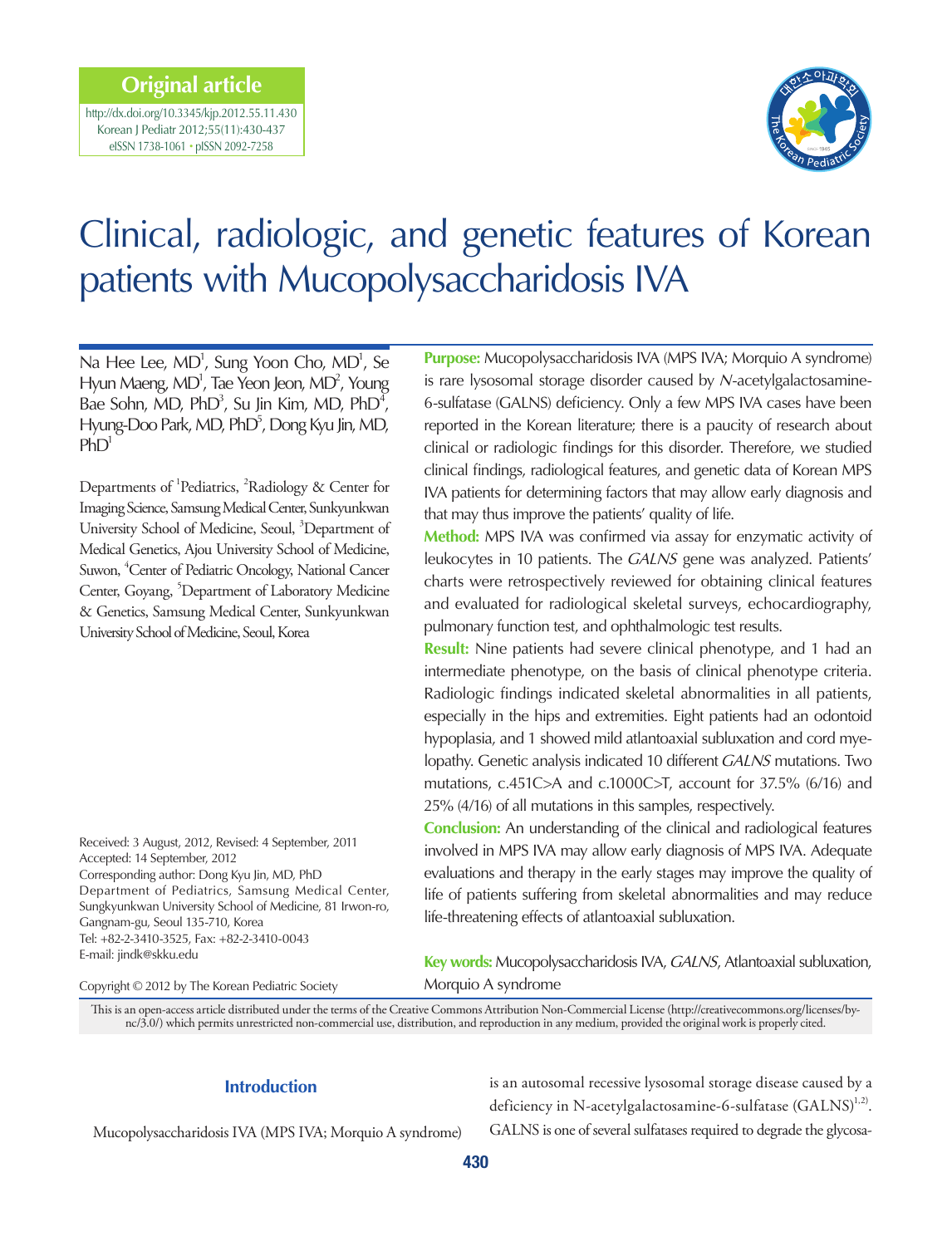minoglycan (GAG), keratan sulfate (KS) and chondroitin-6 sulfate (C6S). It is encoded by the  $GALNS$  gene<sup>3)</sup>. In the absence of this enzyme, the stepwise degradation of KS and C6S is blocked, resulting in the intracellular accumulation of the respective GAG in the lysosomes of a wide range of tissue<sup>4)</sup>. It is manifests mainly as short stature and skeletal dysplasia<sup>5)</sup> with bone deformity being the most common initial symptom<sup>6</sup>. Additional compromised systems include the visual, auditory, digestive, cardiovascular, and respiratory system $\overset{7}{\cdot}$ .

MPS IVA is a rare disorder, and the incidence of MPS IVA varies among different populations; reported rates range from 1 in 76,000 live births in Northern Ireland<sup>8)</sup> to 1 in 640,000 live births in western Australia<sup>9)</sup>. In Japan, the incidence was 1 per 625,000 live births for five years<sup>4)</sup>.

Like other lysosomal storage disorders, phenotypes of MPS IVA patients vary from the classical form with severe bone dysplasia, short trunk dwarfism, hearing loss, heart valve involvement, corneal opacity, and a life span of 20 to 30 years, to the mild form with fewer manifestations<sup>3,7)</sup>. A broad spectrum of clinical severity in MPS IVA suggests allelic heterogeneity<sup>10,11)</sup>. The GALNS cDNA is 2,339 bp in length with a 1,566 bp open-reading frame encoding 522 amino acids<sup>12</sup>, and the GALNS gene is split into 14 exons spanning approximately 50 kb<sup>13)</sup>. To date, about 150 different mutations have been identified (Human Gene Mutation Database, www.hgmd.org).

Currently, no effective therapies exist for MPS IVA patients with severe bone dysplasia. Supportive care is used to treat the clinical manifestations of this disorder. Hematopoietic stem cell transplantation has been attempted in some patients, and enzyme replacement therapy for MPS IVA with recombinant human GALNS is now under way.

There have only been a few MPS IVA case reports conducted in Korean<sup>14)</sup>, and there is a need for more research on clinical and genetic findings. In particular, the radiologic findings of Korean MPS IVA have rarely been studied even though the predominant clinical features of MPS IVA are skeletal problems. The purpose of this study was to better understand the characteristics of Korean patients with MPS IVA by studying the clinical, laboratory and particularly radiological findings of 10 patients diagnosed with MPS IVA at the Samsung Medical Center.

# **Materials and methods**

Ten patients with MPS IVA were diagnosed between July 2004 and December 2010 at the Samsung Medical Center. Patients' charts were retrospectively reviewed for clinical features and previous medical history. Findings on physical examinations were obtained from the physicians' notes on admission or the outpatient department. Patients' radiological skeletal surveys, including skull (anteroposterior [AP] and lateral), chest (AP), spine (AP and lateral), pelvis (AP), tubular bones (AP), and hands and feet (AP), were evaluated. All radiologic findings were reading from one radiologist. Echocardiography, pulmonary function tests, and speech audiometry were also performed. For screening of corneal abnormalities, slit lamp examinations were performed by ophthalmologists.

Based on previous research<sup>15,16)</sup>, we classified our patients into three phenotypes by clinical manifestations determined from the physical examination, radiology, and clinical course. The criteria for each clinical phenotype is shown in Table 1.

#### **1. Biochemical analysis**

We measured urinary GAG levels using the cerylpyridinium chloride (CPC) precipitation test. To confirm MPS IVA, we performed thin layer chromatography in urine and determined the N-acetylgalactosamine-6-sulphatase activity in either peripheral blood leukocytes or skin fibroblasts. N-acetylgalactosamine-6 sulphatase activity was measured using the fluorophotometry method with artificial 4MU-beta-D-Galactopyranoside-6-sulphate substrate.

#### **2. Mutation analysis of the GALNS gene**

Genomic DNA was isolated from peripheral blood leukocytes. The 14 exons of the GALNS gene, along with their flanking intronic regions, were amplified by polymerase chain reaction (PCR). Five

Table 1. Criteria for Clinical Phenotypes of Patients with Mucopolysaccharidosis IVA<sup>15,16</sup>

|                   | Clinical course and radiologic findings                                               |
|-------------------|---------------------------------------------------------------------------------------|
| Severe            | Growth retardation (adult height <125 cm)                                             |
|                   | Early symptoms (before 3.5 years of age) of (one or more)                             |
|                   | Genu valgum                                                                           |
|                   | Kyphosis                                                                              |
|                   | Waddling gait with a tendency to fall                                                 |
|                   | Radiographs of typical skeletal changes include of (one or<br>more)                   |
|                   | Odontoid Hypoplasia with atlantoaxial instability                                     |
|                   | Deformities of the metacarpals                                                        |
|                   | Ovoid deformities of vertebrae                                                        |
| Intermediate      | Fall between those seen in the severe and the mild<br>phenotype                       |
| Mild (attenuated) | Grow normally until age 5 (adult height >150 cm)                                      |
|                   | Mild skeletal anomalies do not have                                                   |
|                   | Short neck                                                                            |
|                   | Genu valgum                                                                           |
|                   | Radiographs of the hands and the odontoid process<br>show almost no abnormal findings |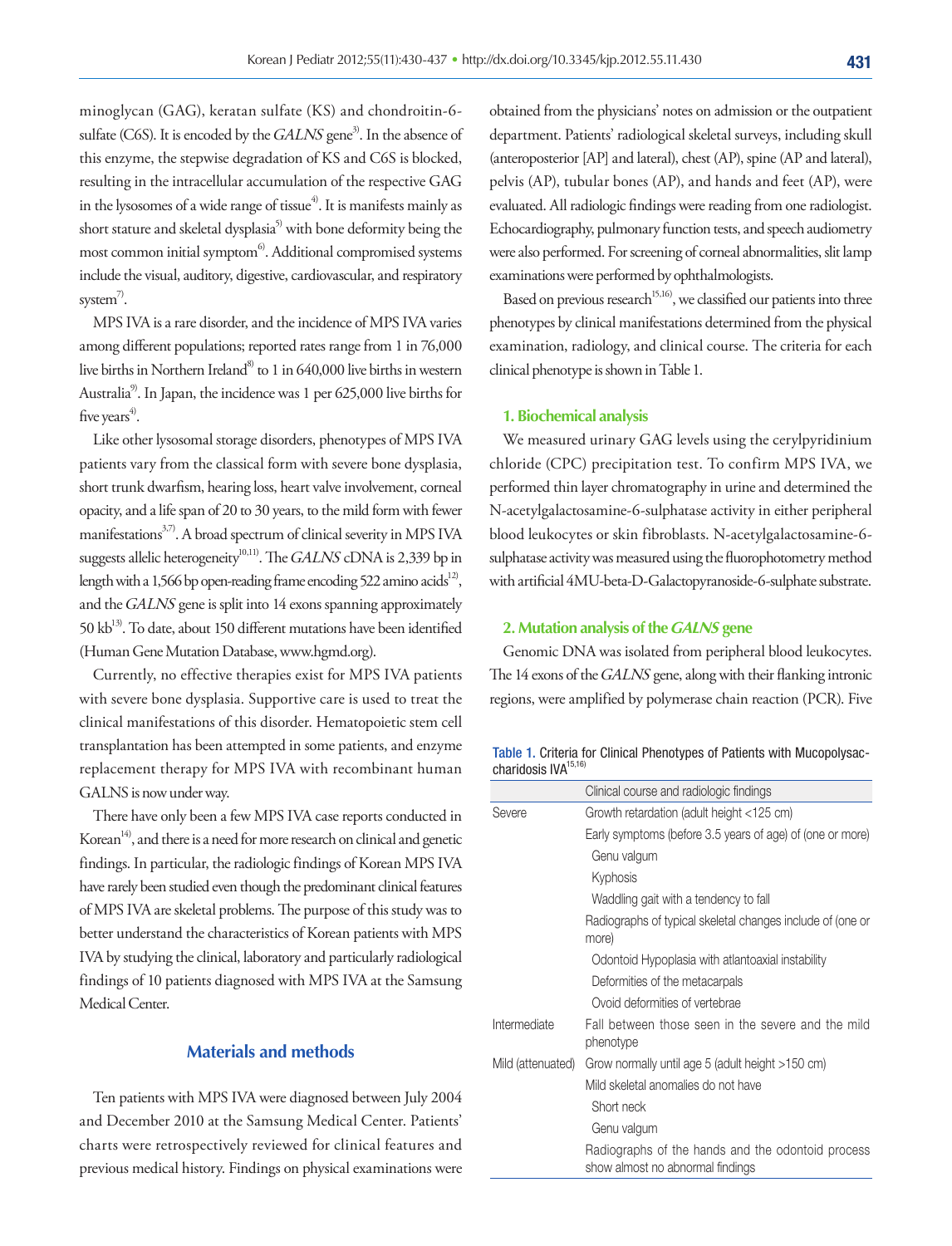microliters of the amplification product were treated with 10 U shrimp alkaline phosphatase and 2 U exonuclease I (USB Co., Cleveland, OH, USA). Direct sequencing of the DNA was performed using the ABI Prism 3100 Genetic Analyzer (Applied Biosystems, Foster City, CA, USA) with the BigDye Terminator Cycle Sequencing-Ready Reaction Kit (Applied Biosystems). The cDNA nucleotide sequences of the GALNS gene examined were numbered according to their respective GenBank accession numbers of NM\_ 000512.4 for GALNS. Our mutation nomenclature follows the recommendations of the Human Genome Variation Society (http:// www.hgvs.org/mutnomen/), with nucleotide +1 corresponding to the A of the ATG translation initiation codon. All novel mutations were confirmed via sequencing of 100 control chromosomes. To avoid misinterpretation of the reading frames, we used both forward and reverse sequencing. We also investigated the mutational status of the patients' family members by PCR and sequencing.

#### **Results**

#### **1. Clinical findings**

Ten patients (eight males, two females) from eight families were involved in the study. The clinical findings are shown in Table 2. The median age at onset of disease-related initial symptoms was one year and seven months (ranging from nine months to three years and

three months) and median age at diagnosis was five years and seven months (ranging from one year and nine months to nine years).

All patients had uneventful birth histories and appeared normal at birth. The common disease-related initial symptoms were bony deformities (knee, spine, and ribs), short stature, and gait disturbance. At the time of clinical diagnosis, nine patients had genu valgum, and four patients (P2, P4, P6, and P10) had undergone a hemiepiphysiodesis operation. All patients had hip joint dysplasia when diagnosed and two patients (P1 and P4) had undergone hip capsulotomy and capsular placation operations. The consequence of these skeletal changes in most patients was restricted mobility of the large joints (especially the hips, knees, and elbows). Four patients (P1, P3, P8, and P9) were unable to walk, and five patients (P2, P4, P5, P6, and P7) had a waddling gait and a tendency to fall. But, No one had undergone a cervical spine operation.

All patients had growth retardation. At their current age, the heights of eight patients ranged from -12 to -3.4 standard deviation (SD) when compared to the height of age and gender-matched healthy children<sup>17)</sup>. Compared with the Morquio growth chart, the heights of our patients ranged from -1.1 to 1 SD<sup>18)</sup>. Two patients (P8 and P9) were unable to check their height because they could not stand. Two patients (P1 and P8) had previously undergone a ventilation tube insertion operation because of recurrent otitis media. Patient 3 received at-home ventilation care due to restrictive lung disease. Based on our

| Table 2. Clinical Findings of Korean Patients with Mucopolysaccharidosis IVA |  |  |
|------------------------------------------------------------------------------|--|--|
|                                                                              |  |  |

|                              | P <sub>1</sub>   | P <sub>2</sub>   | P3               | Family 1         |                  | P <sub>6</sub>   | P7               | Family 2         |                |                  |
|------------------------------|------------------|------------------|------------------|------------------|------------------|------------------|------------------|------------------|----------------|------------------|
|                              |                  |                  |                  | P4               | P <sub>5</sub>   |                  |                  | P <sub>8</sub>   | P <sub>9</sub> | P <sub>10</sub>  |
| Age at diagnosis (yr)        | 9.0              | 5.1              | 3.0              | 5.1              | 1.8              | 8.1              | 2.8              | 7.8              | 6.2            | 7.6              |
| Age at onset of Sx (yr)      | 3.3              | 0.9              | 1.7              | 0.8              | 1.8              | 3.0              | 2.0              | <b>NA</b>        | <b>NA</b>      | 1.4              |
| Current age (yr)             | 18               | 12.5             | 21               | 9.1              | 5.1              | 12.4             | 5.7              | 17.8             | 16.2           | 8.5              |
| Sex                          | F                | F                | F                | F                | F                | F                | F                | M                | F              | M                |
| Height (cm)                  | 142              | 115.7            | 97               | 98.6             | 92.8             | 99.2             | 87               | <b>NA</b>        | <b>NA</b>      | 90.3             |
| Normal growth, SD            | $-3.8$           | $-4.9$           | $-12$            | $-5.2$           | $-3.4$           | $-7.2$           | $-5.7$           |                  |                | $-6.0$           |
| Morquio chart, SD            | 1.3              | 0.4              | $-0.7$           | $-0.2$           | $-0.1$           | $-0.5$           | $-1.3$           |                  |                | $-1.3$           |
| Weight (kg)                  | 41.8             | 20.7             | 19.8             | 18.9             | 17               | 21.3             | 12.8             | 22.6             | 23.5           | 16.8             |
| Normal growth, SD            | $-1.6$           | $-2.6$           | $-4.5$           | $-1.8$           | $-0.6$           | $-2.5$           | $-2.8$           | $-4.3$           | $-4.0$         | $-2.6$           |
| Morquio chart, SD            | 0.4              | $-0.7$           | $-1.1$           | $-0.1$           |                  | $-0.6$           | $-1.1$           | $-1.1$           | $\mathbf{0}$   | $-0.8$           |
| Growth retardation*          | $+$              | $+$              | $+$ <sup>†</sup> | $+$              | $^{+}$           | $+$              | $+$              | $+$ <sup>†</sup> | $+^\dagger$    | $^{+}$           |
| Protrusion of the chest      | $+$ <sup>†</sup> | $^{+}$           | $+$              | $^{+}$           | $+$ <sup>†</sup> |                  | $+$              | $+$              | $^{+}$         | $^{+}$           |
| Knocked knee                 |                  | $+$ <sup>†</sup> | $+$              | $+$ <sup>†</sup> | $+$              | $+$ <sup>†</sup> | $+$              | $+$              | $^{+}$         | $+$ <sup>†</sup> |
| Gait abnormality             | $^{+}$           | $+$              | $+$              | $^{+}$           | $^{+}$           | $^{+}$           | $+$ <sup>†</sup> | $+$              | $^{+}$         |                  |
| Coarsening of facial feature |                  |                  | $^{+}$           |                  |                  | $^{+}$           |                  | $^{+}$           | $^{+}$         |                  |
| Corneal clouding             | $+$              | $+$              | $+$              | $^{+}$           | $^{+}$           | $^{+}$           |                  |                  |                |                  |
| Respiratory problem          |                  |                  | $+$              |                  |                  |                  |                  |                  |                |                  |
| Recurrent AOM                | $^{+}$           |                  | $^{+}$           |                  |                  |                  | $^{+}$           |                  |                |                  |

P, patient; Sx, symptom; NA, not available; SD, standard deviation; AOM, acute otitis media.

\*Height < 3th percentile normal population. † Disease related initial symptom of patient.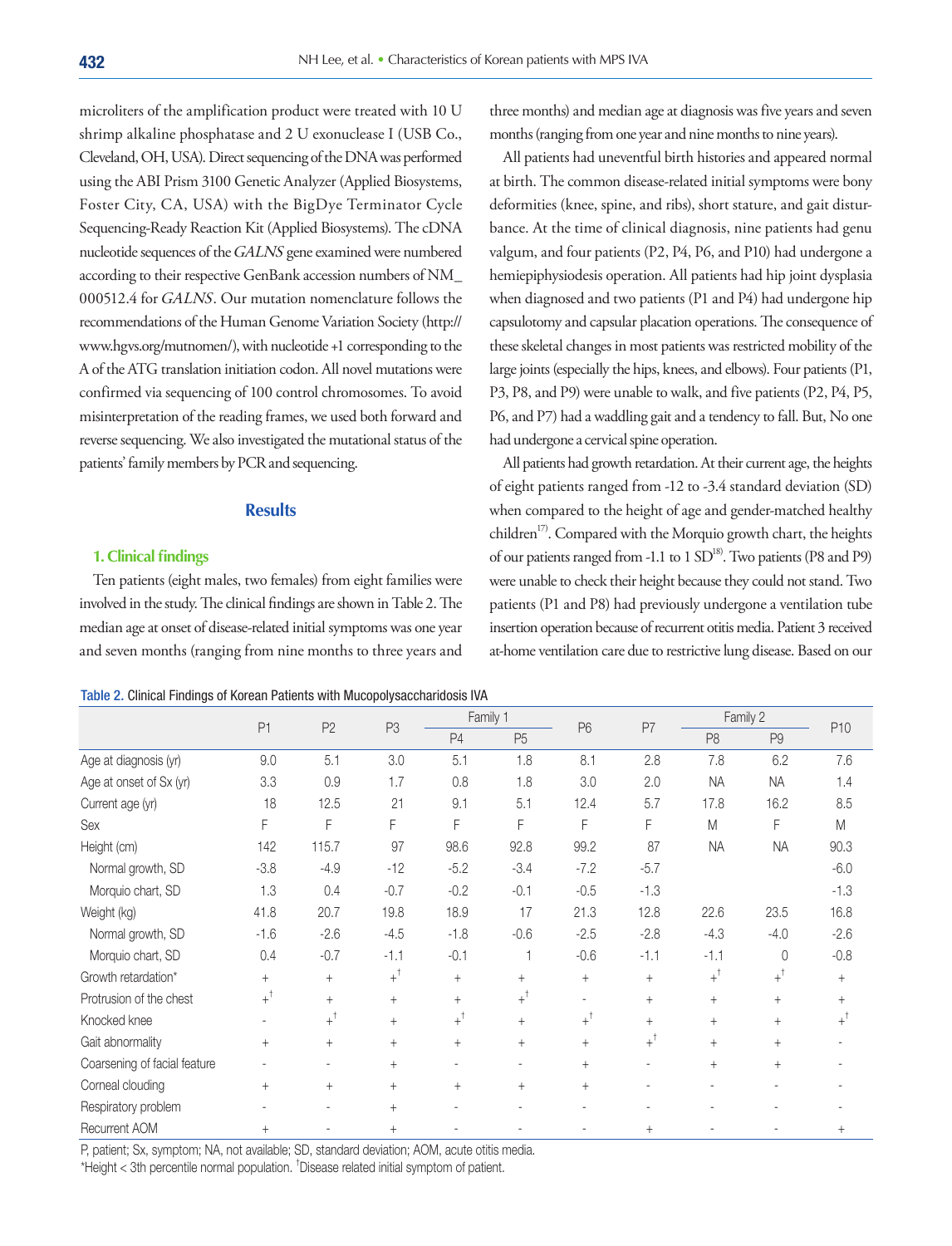criteria, nine patients were classified as having the severe form and one patient was classified as having the intermediate form of the disease.

#### **2. Radiologic findings**

Skeletal abnormalities were present in all patients. The radiographic results are shown in Table 3. In the skull, no one had abnormal J-shaped sella turcica; seven patients had thickened diploic space. Roentgenographic findings of the chest included barrel chest deformities in eight patients and paddle-shaped ribs in eight patients.

The AP radiographic view of the spine showed thoraco-lumbar scoliosis in five patients; the lateral view demonstrated thoraco-lumbar kyphosis with irregular, platyspondyly and anterior beaking vertebrae in all patients (Fig. 1). In the cervical spine, eight patients had an odontoid hypoplasia and two patients had an atlantoaxial instability that increased the predentate space more than 5 mm in the neck flexion and extension views. Patients 8 and 9 were uncooperative and did not complete the test. Six patients had spine magnetic resonance imaging (MRI) or computed tomography to gather further information and obtain an accurate evaluation of the cervical spine. All six showed spinal canal stenosis. Spinal stenosis was defined as a ratio of the spinal canal and vertebra that is below 0.8. One patient (P10) showed mild atlantoaxial subluxation and subtle signal changes in the spine MRI, which suggested cord myelopathy (Fig. 2).

Of note, almost all of the patients' radiologic findings indicated severe bony dysplasia of the limbs. In the hip joint, all patients showed inferior tapering of the iliac bones with flared iliac wings. Acetabular and femoral head dysplasia were also observed in all patients. Even worse, coxa valga was present in seven patients and hips subluxation was observed in nine patients (Fig. 3). In the knee joint, eight patients had genu valgum and four patients had patella dislocation. In the upper extremities, eight patients had a Madelung deformity and seven patients had mesomelic shortening. In the hands, seven patients

#### Table 3. Radiologic Findings of Korean Patients with Mucopolysaccharidosis IVA

|            |                                                      |         | P <sub>2</sub>                   | P <sub>3</sub> | Family 1       |                | P <sub>6</sub> | P7        | Family 2                         |                |                |
|------------|------------------------------------------------------|---------|----------------------------------|----------------|----------------|----------------|----------------|-----------|----------------------------------|----------------|----------------|
|            |                                                      | P1      |                                  |                | P4             | P <sub>5</sub> |                |           | P <sub>8</sub>                   | P <sub>9</sub> | P10            |
| Skull      | Thickening diploic space                             |         | $\begin{array}{c} + \end{array}$ | $^{+}$         | $^{+}$         | $^{+}$         | $\overline{a}$ | $^{+}$    | $\begin{array}{c} + \end{array}$ | $+$            |                |
| Thorax     | Canoe paddle shaped ribs                             |         |                                  | $^{+}$         | $\ddot{}$      | $^{+}$         | $\ddot{}$      | $^{+}$    | $^{+}$                           | $^{+}$         | $^{+}$         |
|            | Barrel chest                                         |         | $^{+}$                           | $^{+}$         | $^{+}$         |                | $^{+}$         | $^{+}$    | $\begin{array}{c} + \end{array}$ | $^{+}$         | $^{+}$         |
|            | Thick and short clavicle                             |         | $\overline{a}$                   | $^{+}$         | $^{+}$         | $\overline{a}$ | $^{+}$         |           | $\overline{a}$                   | $^{+}$         |                |
| Spine      | Kyphosis                                             | $+$     | $\! +$                           | $^{+}$         | $^{+}$         | $^{+}$         | $^{+}$         | $^{+}$    | $\begin{array}{c} + \end{array}$ | $^{+}$         | $^{+}$         |
|            | Scoliosis                                            | $^{+}$  | $\! +$                           | $^{+}$         | $\ddot{}$      | $^{+}$         |                |           |                                  |                |                |
|            | Platyspondyly                                        | $^{+}$  | $^{+}$                           | $^{+}$         | $\ddot{}$      | $^{+}$         | $^{+}$         | $^{+}$    | $^{+}$                           | $^{+}$         | $^{+}$         |
|            | Ant. Beaking appearance                              | $^{+}$  | $^{+}$                           | $^{+}$         | $^{+}$         | $^{+}$         | $\ddot{}$      | $^{+}$    | $^{+}$                           | $^{+}$         |                |
|            | Atlantoaxial subluxation                             |         |                                  |                |                |                |                |           |                                  |                | Ŧ              |
|            | Atlantoaxial instability*                            |         |                                  |                | $^{+}$         | $^{+}$         |                |           | <b>NA</b>                        | <b>NA</b>      |                |
|            | Odontoid hypoplasia                                  | $^{+}$  | $^{+}$                           | $^{+}$         | $^{+}$         | $^{+}$         | $^{+}$         | $+$       | <b>NA</b>                        | <b>NA</b>      | $^{+}$         |
|            | Spinal canal stenosis <sup>t</sup>                   | $\ddag$ | $\begin{array}{c} + \end{array}$ | $^{+}$         | $^{+}$         | <b>NA</b>      | $\ddot{}$      | <b>NA</b> | <b>NA</b>                        | <b>NA</b>      | $^{+}$         |
|            | Spinal cord myelopathy                               |         | $\overline{\phantom{a}}$         | <b>NA</b>      | $\overline{a}$ | <b>NA</b>      | <b>NA</b>      | <b>NA</b> | <b>NA</b>                        | <b>NA</b>      | $+^\ddagger$   |
| Hip        | Inf. tapering of iliac bones with flared iliac wings | $^{+}$  | $\begin{array}{c} + \end{array}$ | $^{+}$         | $^{+}$         | $^{+}$         | $^{+}$         | $^{+}$    | $\begin{array}{c} + \end{array}$ | $^{+}$         | $^{+}$         |
|            | Acetabular dysplasia                                 | $^{+}$  | $\begin{array}{c} + \end{array}$ | $^{+}$         | $^{+}$         | $^{+}$         | $\ddot{}$      | $^{+}$    | $\begin{array}{c} + \end{array}$ | $^{+}$         | $^{+}$         |
|            | Dysplasic femoral heads                              | $^{+}$  | $^{+}$                           | $^{+}$         | $^{+}$         | $^{+}$         | $\ddot{}$      | $^{+}$    | $\begin{array}{c} + \end{array}$ | $^{+}$         | $\overline{+}$ |
|            | Coxa valga                                           | $^{+}$  |                                  |                | $^{+}$         | $^{+}$         | $\overline{a}$ | $^{+}$    | $+$                              | $^{+}$         | $^{+}$         |
|            | Hips subluxation                                     | $\,+\,$ |                                  | $^{+}$         | $\ddot{}$      | $^{+}$         | $^{+}$         | $^{+}$    | $^{+}$                           | $^{+}$         | $^{+}$         |
| Knee       | Genu valgum                                          |         | $^{+}$                           | $^{+}$         | $^{+}$         | $^{+}$         | $^{+}$         | $^{+}$    | $^{+}$                           | l,             | $^{+}$         |
|            | Patella dislocation                                  |         |                                  | $^{+}$         |                |                | $\overline{a}$ | $^{+}$    | $\begin{array}{c} + \end{array}$ | $^{+}$         |                |
| Forearm    | Madelung's deformity                                 |         | $^{+}$                           | $^{+}$         | $^{+}$         | $^{+}$         | $\ddot{}$      | $^{+}$    | $\begin{array}{c} + \end{array}$ | $^{+}$         | <b>NA</b>      |
|            | Mesomelic shortening                                 |         | $^{+}$                           | $^{+}$         | $^{+}$         | $\overline{a}$ | <b>NA</b>      | $^{+}$    | $\begin{array}{c} + \end{array}$ | $^{+}$         | <b>NA</b>      |
| Hand       | Metacarpal bone short and thick                      |         | $^{+}$                           | <b>NA</b>      | $^{+}$         | $^{+}$         | $^{+}$         | $^{+}$    | $+$                              | $^{+}$         | <b>NA</b>      |
|            | Metacarpal bone proximally pointed                   | $^{+}$  | $^{+}$                           | <b>NA</b>      | $^{+}$         | $^{+}$         | $^{+}$         | $^{+}$    | $^{+}$                           | $\overline{a}$ | <b>NA</b>      |
|            | Hypoplastic and irregular carpal bone                | $+$     | $\! +$                           | <b>NA</b>      | $^{+}$         | $^{+}$         | $^{+}$         | $^{+}$    | $^{+}$                           | $^{+}$         | <b>NA</b>      |
| Osteopenia |                                                      | $+$     | $^{+}$                           | $^{+}$         | $^{+}$         | $^{+}$         | $^{+}$         | $^{+}$    | $\begin{array}{c} + \end{array}$ | $^{+}$         | $^{+}$         |

P, patient; NA, not available.

\*Increase in the predentate space of greater than 5 mm. <sup>†</sup>A ratio of the spinal canal and vertebra that is below 0.8. <sup>‡</sup>Subtle signal change of spinal cord.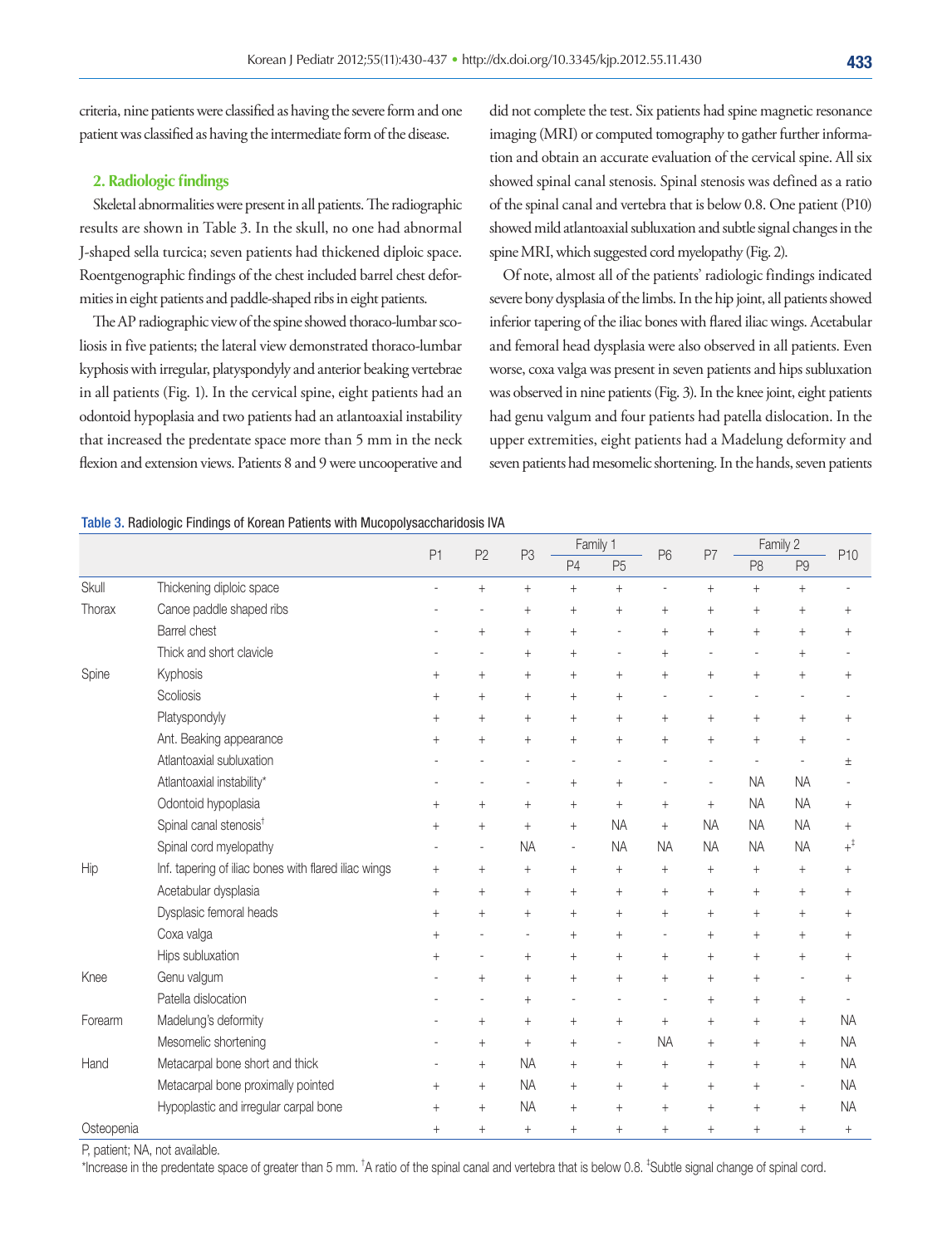

Fig. 1. Lateral radiograph of the thoracolumbar spine of patient 4 shows platyspondyly, anterior beaking, and posterior scalloping of the vertebral bodies, as well as thoracolumbar kyphotic deformity.

had proximally pointed metacarpal bones that appeared short and thickened. Hypoplastic and irregular carpal bone changes were observed in eight patients (Fig. 4).

In addition, all patients had mild to severe osteopenia.

#### **3. Extraskeletal findings**

Echocardiography was done in eight patients. One patient (P1) had normal echocardiogram findings, and the other patients showed mild abnormal findings like minimal mitral or tricuspid valve regurgitation or thickening of the aortic or the mitral valve. The size of the left ventricle of three patients (P4, P7, and P10) was enlarged. However, none had decreased left ventricular contractility. Pulmonary function tests were performed in five patients (P1, P2, P4, P6 and P10). All five had a normal range of forced vital capacity and forced expired volume in one second in spirometry test, and a normal flow volume curve. Because one patient (P3) was using an at-home ventilator, the test was not performed. Others could not exam due to noncooperation.

Ophthalmologic testing was performed on six patients by slit lamp examination. Five patients (P1, P2, P4, P5, and P6) had mild corneal opacity and one patient (P3) had severe opacity. Of the four patients who did not take this ophthalmologic test, corneal clouding was not



Fig. 2. Sagittal T2-weighted image of patient 10 shows mild atlantoaxial subluxation (arrow), a thickened soft tissue replacing the odontoid process (asterisk). Platyspondyly (arrowheads) and compromised cerebrovascular fluid space of the cervical spinal canal are also noted.



Fig. 3. Anteroposterior radiograph of the pelvis of patient 10 shows flared iliac wings, acetabular dysplasia, and inferior narrowing of the iliac bones. Dislocation of both hip joints with flattened femoral heads and coxa valga deformity are also observed.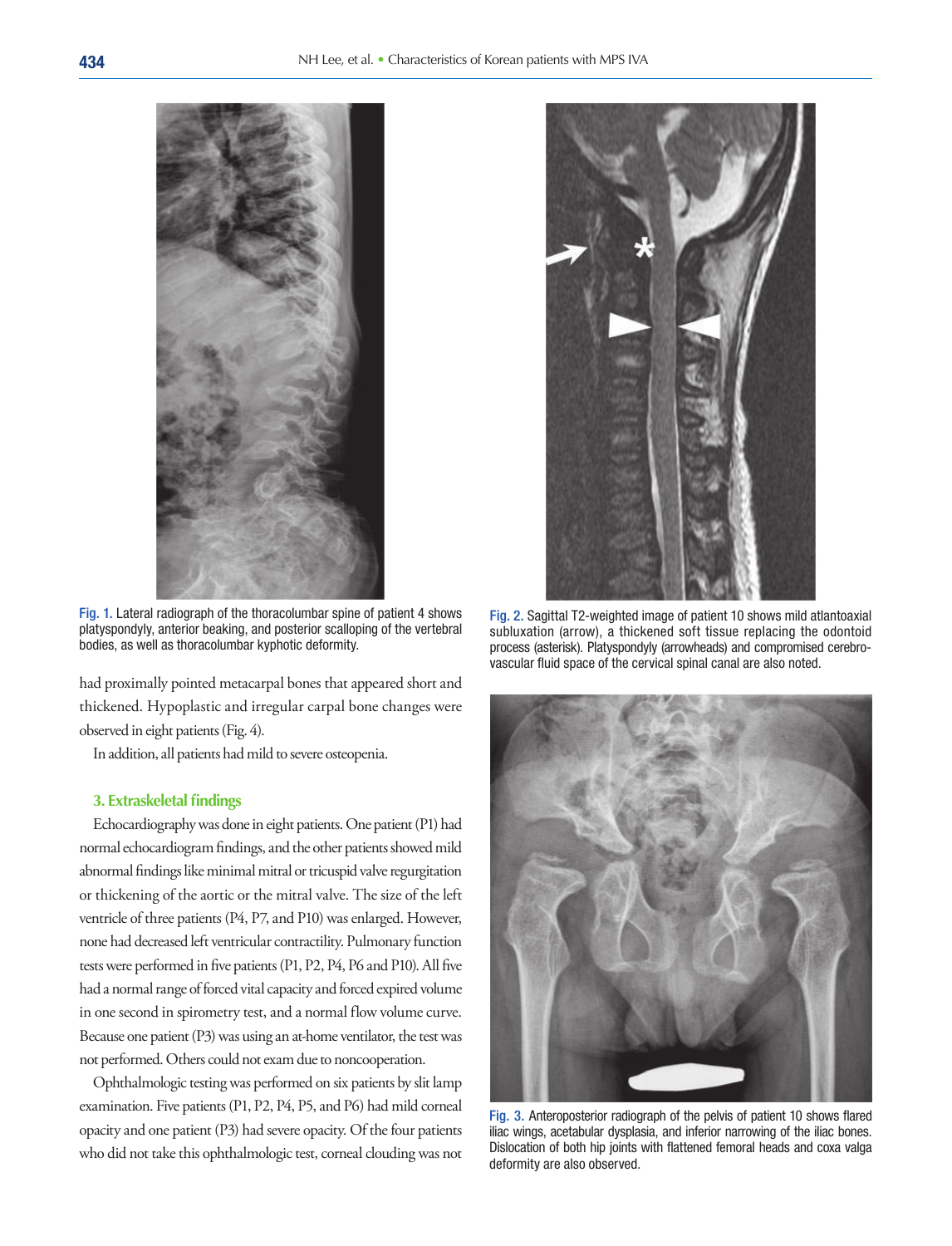observed in their general physical examinations. Four patients (P2, P6, and P10) received a speech audiometry test. One patient (P3) had a sensory neural hearing loss. Other patients couldn't test due to



Fig. 4. Anteroposterior radiograph of the left arm of patient 9 shows Madelung's deformity and severe bowing deformity of the radius, resulting in radiocapitellar dislocation. Mesomelic shortening of upper extremity is also observed. The image shows metacarpal bones and periarticular osteopenia.

noncooperation. No patients had significant cognitive problems.

#### **4. Biochemical and genetic analysis**

The biochemical and genetic data are shown in Table 4. The urine KS concentration was elevated in all MPS IVA patients ranging from 133.3 CPC unit/g creatinine to 585 CP C unit/g creatinine compared with normal control values. Normal ranges of GAG levels are <175 CPC unit/g creatinine (age, 1 to 9 years,) and <85 CPC unit/g creatinine (age, >9 years,) in random urine.

Nine patients showed severely reduced GALNS activity ranging from not detected to 8.27 pmol/min/mg protein in leukocytes (normal range, 39 to 166 pmol/min/mg protein), and the remaining patient exhibited 3.1 pmol/min/mg protein of enzyme activity in skin fibroblasts (normal range, 18 to 72 pmol/min/mg protein).

From the GALNS gene analysis, total of 16 mutant alleles from 8 families were identified, corresponding to 10 different mutations (Table 4); seven missense mutations of c.218A>G (6.3%, 1/16), c.415G>A (12.5%, 2/16), c.451C>A (37.5%, 6/16), c.725C>G (6.3%, 1/16), c.752G>A (6.3%, 1/16), c.1156C>T (6.3%, 1/16), c.1568A>G (12.5%, 2/16), one nonsense mutation of c.1000C>T (25%, 4/16), one deletion mutation of c.853\_855delTTC (6.3%, 1/16), and one splice site mutation of c.1243-1G>A (6.3%, 1/16). The c.725C>G and c.752G>A mutations were in exon 7, and the other mutations were scattered in different exons or introns. The c.451C>A and c.1000C>T account for 37.5% (6/16) and 25% (4/16) of the total number of mutant alleles in the Korean patients with MPS IVA, respectively.

One mutation of c.1568A>G (p.Y523W) in patient 6 was a novel homozygous mutation. But we didn't have approval of family study in this patient.

| Table 4. Biochemical and Genetic Characteristics of Korean Patients with Mucopolysaccharidosis IVA |
|----------------------------------------------------------------------------------------------------|
|----------------------------------------------------------------------------------------------------|

|                  | Phenotype    | GAG level*<br>(CPC unit/g creatinine) | Leukocyte GALNS Activity <sup>t</sup><br>(pmol/min/mg protein) | GALNS mutation                                                      |
|------------------|--------------|---------------------------------------|----------------------------------------------------------------|---------------------------------------------------------------------|
| P1               | Intermediate | 195.4                                 | 0.3                                                            | c.218A>G (p.Y73C), c.725C>G (p.S242C)                               |
| P <sub>2</sub>   | Severe       | 585.2                                 | $3.1^{\ddagger}$                                               | c.752G>A (p.R251Q), c.451C>A (p.P151T)                              |
| P <sub>3</sub>   | Severe       | 133.3                                 | 0.2                                                            | c.1243-1G>A (IVS11 1G>A), c.451C>A (p.P151T)                        |
| $P4^{\text{II}}$ | Severe       | 192.7                                 | < 0.1                                                          | c.451C>A (p.P151T), c.1000C>T (p.Q334X)                             |
| P5"              | Severe       | 472.5                                 | 0.3                                                            | c.451C>A (p.P151T), c.1000C>T (p.Q334X)                             |
| P <sub>6</sub>   | Severe       | 230.4                                 | 0.2                                                            | c.1000C>T (p.Q334X), c.1156C>T (p.R386C)                            |
| P7               | Severe       | 420                                   | 0.78                                                           | c.1568A>G (p.Y523W) <sup>§</sup> , c.1568A>G (p.Y523W) <sup>§</sup> |
| P8 <sup>1</sup>  | Severe       | NA                                    | 8.27                                                           | c.451C>A (p.P151T), c.415G>A (p.G139S)                              |
| P9 <sup>1</sup>  | Severe       | <b>NA</b>                             | 6.4                                                            | c.451C>A (p.P151T), c.415G>A (p.G139S)                              |
| P <sub>10</sub>  | Severe       | 167.5                                 | 1.43                                                           | c.1000C>T (Q334X), c.853 855delTTC (p.F285)                         |

P, patient; GAG, glycosaminoglycan; CPC, cerylpyridinium chloride; NA, not available.

\*Normal ranges of GAG level are <375 CPC unit/g creatinine (age, <1 year), <175 CPC unit/g creatinine (age, 1 to 9 years) and <85 CPC unit/g creatinine (age, >9 years) in random urine. † Normal ranges of GALNS activity are 39 to 166 pmol/min/mg protein in leukocytes and 18 to 72 pmol/min/mg protein in skin fibroblasts. <sup>‡</sup>Skin fibroblast GALNS activity. <sup>§</sup>Novel mutation. "Family 1. <sup>¶</sup>Family 2.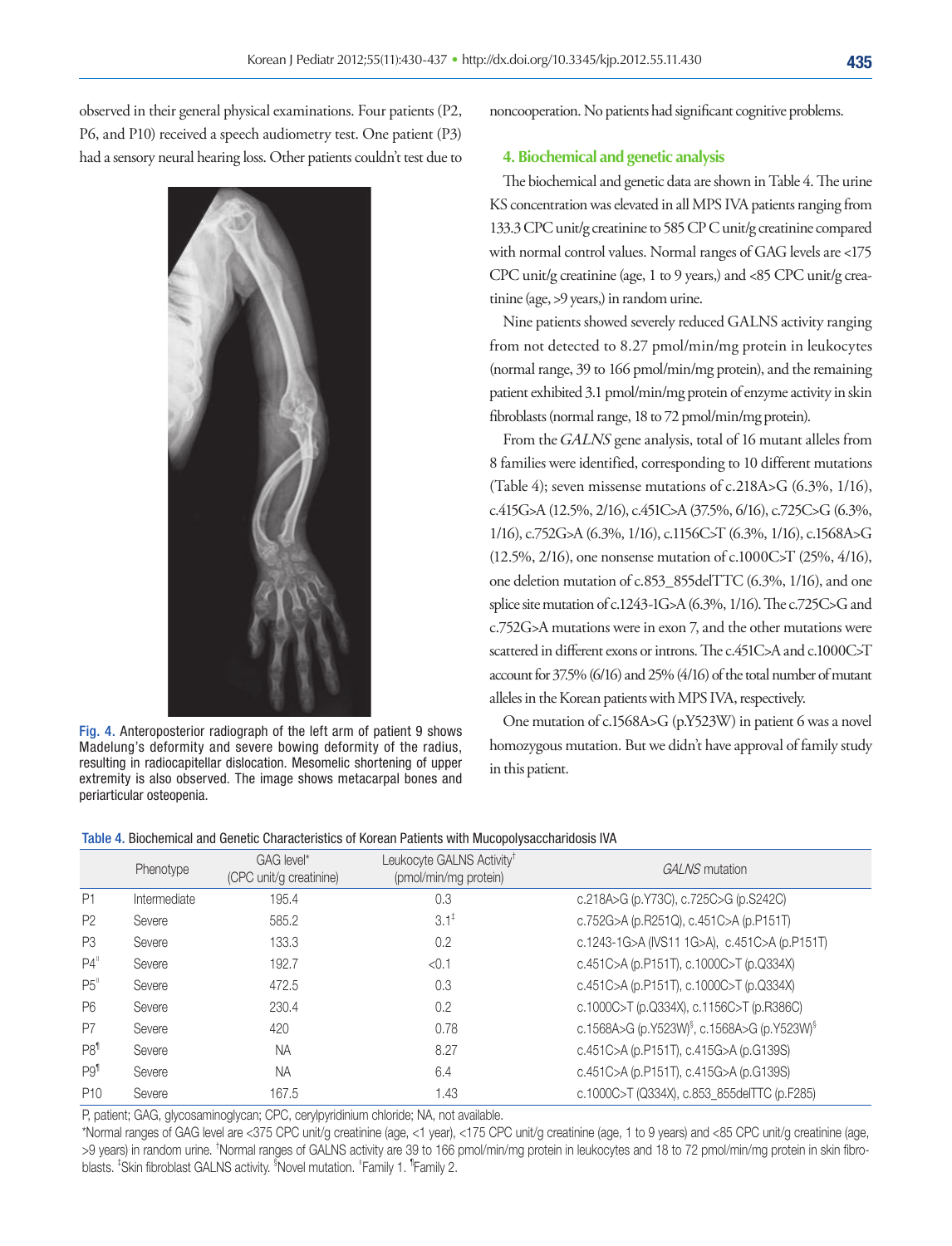# **Discussion**

In our study, nine patients were classified as having the severe phenotype and one patient was classified as intermediate. All patients had growth retardation and their height at current age ranged from -12 to -3.4 SD when compared to the height of age and gender-matched healthy children. And all patients showed severe skeletal dysplasia on radiologic findings, especially in their hips and limbs. Consequently, some patients had flexion deformities of the arms, were unable to walk, and underwent knee or hip joint operations. However, MPS IVA patients are usually not evaluated for unusual skeletal features until their second or third year of life. Thus, the average diagnostic age differs significantly from the age of onset $\degree$ .

Compared with other patients who have MPS, patients with MPS IVA tend to have greater spine involvement with scoliosis, kiphosis, and severe gibbus<sup>19)</sup>. Odontoid hypoplasia is the most critical skeletal feature in any patient with Morquio syndrome. In fact, both mortality and morbidity are related primarily to atlantoaxial subluxation resulting from the instability of the odontoid process<sup>19)</sup>. Therefore, several studies have suggested that patients who have an increased risk of developing symptoms of spinal cord compression require the application of a brace or an early prophylactic posterior cervical fusion<sup>20,21)</sup>. One MPS IVA patient, who was diagnosed at Samsung Medical Center but not included in this study, expired due to atlantoaxial subluxation, which occurred while she was washing her hair. All patients included in our study, except two patients who were unable to be fully examined, had odontoid hypoplasia, and two patients had atlantoaxial instability. In addition, one patient showed mild atlantoaxial subluxation and cord compression in a spine MRI, but he had no neurologic symptoms like cord paralysis or sphincter dysfunction. In our study, the cervical instability and subluxation were less common than previous study<sup>4)</sup> reported that  $90\%$  of the MPS IVA patients had cervical instability and cervical spine operations were the most frequent surgical procedure in MPS IVA patients.

The genetic analysis, 10 different GALNS mutations were identified. The p.R386C mutation was the most common mutation worldwide, and it has been found in 34 alleles from 25 patients of American (Caucasian), Argentine, Brazilian, British, Chilean, Colombian, German, Italian, Japanese, Mexican, Polish, and Turkish origin<sup>22)</sup>. In our study, the p.R386C mutation accounted for only 6.3% (1/16) of all mutations. However, p.P151T and p.Q334X mutations accounted for 37.5% (6/16) and 25% (4/16) of all mutations in this sample, respectively. These two mutations have been found in Korean patients (Pack et al., unpublished data).

A limitation of this study was the small number of patients involved, which can be explained by the fact that MPS IVA is an extremely rare disease and accounts for about 4 percent of all Korean patients with MPS23). Additionally, we were unable to determine the correlation between phenotype and biochemical data because nine patients had a severe phenotype, only one patient was intermittent, and no patients showed a mild phenotype.

As shown above, the Korean patients with MPS IVA had severe skeletal problems and almost all had a severe phenotype by the time they were diagnosed. This means that those patients with mild symptoms or deformities did not suspect MPS, thus did not take the MPS screening test. With a more accurate understanding of clinical and radiological features of MPS IVA, however, we can identify the symptoms earlier. This will lead to more patients being diagnosed earlier, so proper therapy can be provided and irreversible damage can be prevented. Furthermore, as with other types of MPS, research on enzyme replacement therapy in MPS IVA is currently in progress<sup>24,25)</sup>.

Patients with MPS IVA can be distinguished from patients with other MPSs because their intelligence is preserved, but they have severe skeletal abnormalities<sup>24</sup>. Therefore, adequate evaluations and therapy in the early stages of the disease can greatly improve the quality of life of patients suffering from skeletal abnormalities. Moreover, such early detection and intervention can reduce the mortality rate of those with atlantoaxial subluxation.

# **References**

- 1. Dorfman A, Arbogast B, Matalon R. The enzymic defects in Morquio and Maroteaux-Lamy syndrome. Adv Exp Med Biol 1976;68:261-76.
- 2. Neufeld EF, Muenzer J. The mucopolysaccharidosis. In: Scriver CR, editor. The metabolic and molecular bases of inherited disease. 7th ed. New York: McGraw-Hill, 1995:2465-94.
- 3. Tomatsu S, Dieter T, Schwartz IV, Sarmient P, Giugliani R, Barrera LA, et al. Identification of a common mutation in mucopolysaccharidosis IVA: correlation among genotype, phenotype, and keratan sulfate. J Hum Genet 2004;49:490-4.
- 4. Tomatsu S, Montano AM, Oikawa H, Smith M, Barrera L, Chinen Y, et al. Mucopolysaccharidosis type IVA (Morquio A disease): clinical review and current treatment. Curr Pharm Biotechnol 2011;12:931-45.
- 5. Wraith JE. The mucopolysaccharidoses: a clinical review and guide to management. Arch Dis Child 1995;72:263-7.
- 6. Montano AM, Tomatsu S, Gottesman GS, Smith M, Orii T. International Morquio A Registry: clinical manifestation and natural course of Morquio A disease. J Inherit Metab Dis 2007;30:165-74.
- 7. Northover H, Cowie RA, Wraith JE. Mucopolysaccharidosis type IVA (Morquio syndrome): a clinical review. J Inherit Metab Dis 1996;19:357- 65.
- 8. Poorthuis BJ, Wevers RA, Kleijer WJ, Groener JE, de Jong JG, van Weely S, et al. The frequency of lysosomal storage diseases in The Netherlands. Hum Genet 1999;105:151-6.
- 9. Nelson J, Crowhurst J, Carey B, Greed L. Incidence of the mucopolysaccharidoses in Western Australia. Am J Med Genet A 2003;123A:310-3.
- 10. Glossl J, Maroteaux P, Di Natale P, Kresse H. Different properties of